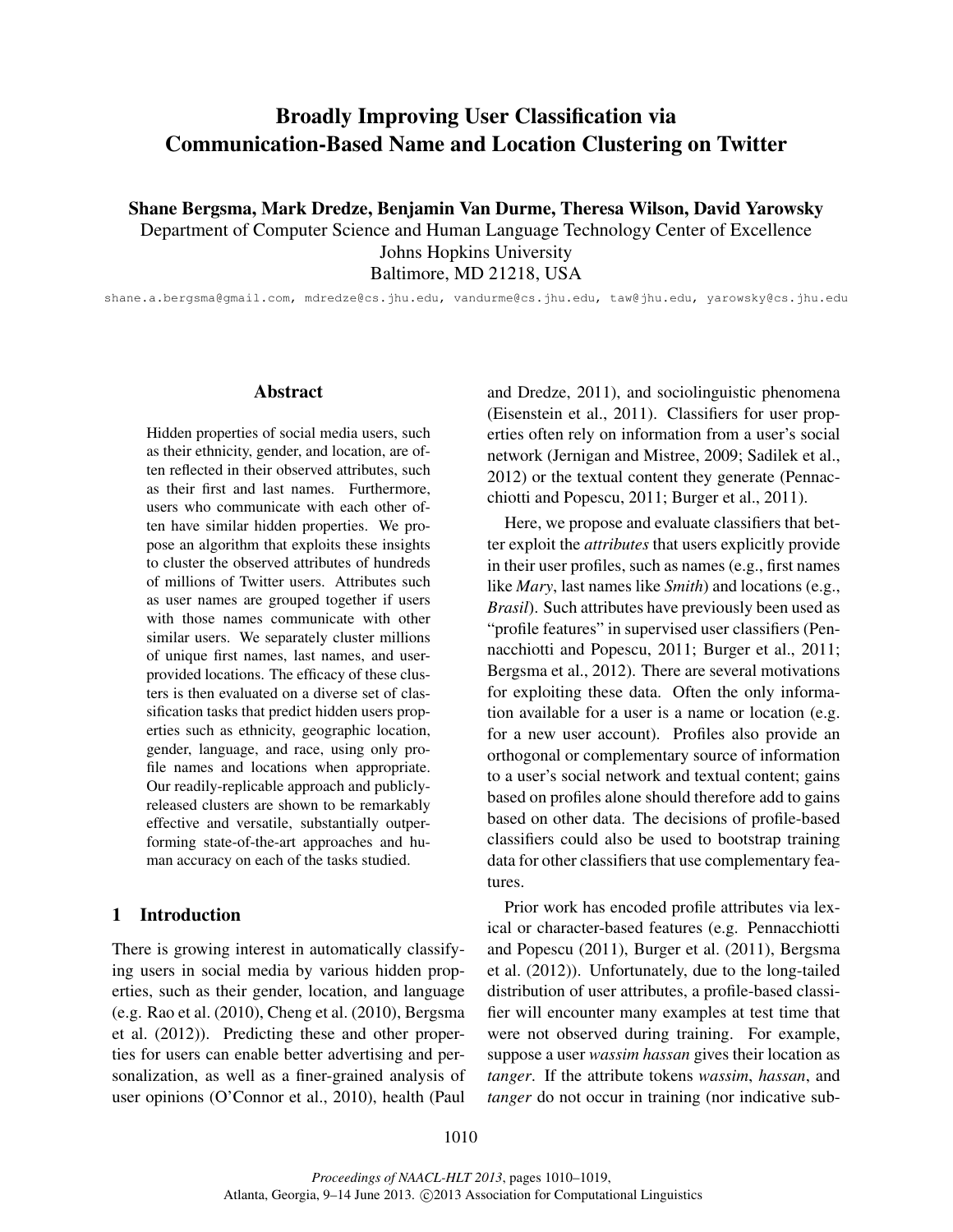strings), then a classifier can only guess at the user's ethnicity and location. In social media, the prevalence of fake names and large variations in spelling, slang, and language make matters worse.

Our innovation is to enhance attribute-based classifiers with new data, derived from the communications of Twitter users with those attributes. Users with the name tokens *wassim* and *hassan* often talk to users with Arab names like *abdul* and *hussein*. Users listing their location as *tanger* often talk to users from *morocco*. Since users who communicate often share properties such as ethnicity and location (§8), the user *wassim hassan* might be an Arab who uses the French spelling of the city *Tangier*.

Our challenge is to encode these data in a form readily usable by a classifier. Our approach is to represent each unique profile attribute (e.g. *tanger* or *hassan*) as a vector that encodes the communication pattern of users with that attribute (e.g. how often they talk to users from *morocco*, etc.); we then cluster the vectors to discover latent groupings of similar attributes. Based on transitive (third party) connections, *tanger* and *tangier* can appear in the same cluster, even if no two users from these locations talk directly. To use the clusters in an attributebased classifier, we add new features that indicate the cluster memberships of the attributes. Clustering thus lets us convert a high-dimensional space of all attribute pairs to a low-dimensional space of cluster memberships. This makes it easier to share our data, yields fewer parameters for learning, and creates attribute groups that are interpretable to humans.

We cluster names and locations in a very large corpus of 168 million Twitter users (§2) and use a distributed clustering algorithm to separately cluster millions of first names, last names, and userprovided locations (§3). We evaluate the use of our cluster data as a novel feature in supervised classifiers, and compare our result to standard classifiers using character and token-level features (§4). The cluster data enables significantly improved performance in predicting the gender, location, and language of social media users, exceeding both existing state-of-the-art machine and human performance (§6). Our cluster data can likewise improve performance in other domains, on both established and new NLP tasks as further evaluated in this paper (§6). We also propose a way to

| First names: maria, david, ana, daniel, michael, john,  |  |  |  |  |  |
|---------------------------------------------------------|--|--|--|--|--|
| alex, jessica, carlos, jose, chris, sarah, laura, juan  |  |  |  |  |  |
| Last names: silva, santos, smith, garcia, oliveira, ro- |  |  |  |  |  |
| driguez, jones, williams, johnson, brown, gonzalez      |  |  |  |  |  |
| Locations: brasil, indonesia, philippines, london,      |  |  |  |  |  |
| jakarta, são paulo, rio de janeiro, venezuela, brazil   |  |  |  |  |  |

Table 1: Most frequent profile attributes for our collection of 168 million Twitter users, in descending order

enhance a geolocation system by using communication patterns, and show strong improvements over a hand-engineered baseline (§7). We share our clusters with the community to use with other tasks. The clusters, and other experimental data, are available for download from www.clsp.jhu.edu/ ~sbergsma/TwitterClusters/.

# 2 Attribute Associations on Twitter

Data and Processing Our raw Twitter data comprises the union of 2.2 billion tweets from 05/2009 to 10/2010 (O'Connor et al., 2010), 1.8 billion tweets collected from 07/2011 to 08/2012, and 80 million tweets collected from followers of 10 thousand location and language-specific Twitter feeds.

We implemented each stage of processing using MapReduce (Dean and Ghemawat, 2008). The total computation (from extracting profiles to clustering attributes) was 1300 days of wall-clock CPU time.

Attribute Extraction Tweets provide the name and self-reported location of the tweeter. We find 126M unique users with these attributes in our data. When tweets mention other users via an @*user* construction, Twitter also includes the profile name of the mentioned user; we obtain a further 42M users from these cases. We then normalize the extracted attributes by converting to lower-case, deleting symbols, numbers, and punctuation, and removing common honorifics and suffixes like *mr*/*mrs* and *jr*/*sr*. Common prefixes like *van* and *de la* are joined to the last-name token.<sup>1</sup> This processing yields  $8.3M$ 

<sup>1</sup> www.clsp.jhu.edu/~sbergsma/TwitterClusters/ also provides our scripts for normalizing attributes. The scripts can be used to ensure consistency/compatibility between arbitrary datasets and our shared cluster data. Note we use no special processing for the companies, organizations, and spammers among our users, nor for names arising from different conventions (e.g. 1-word names, reversed first/last names).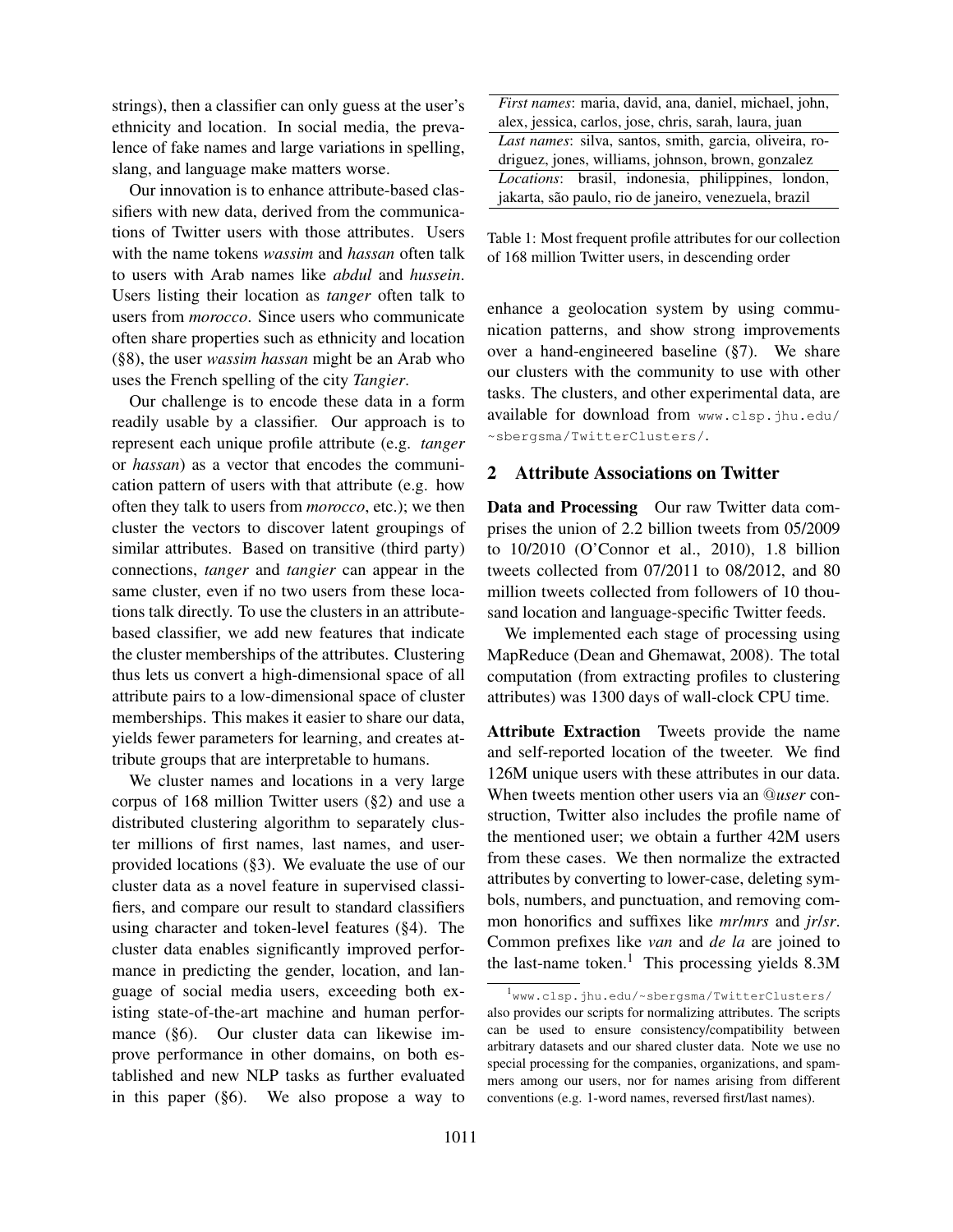| henrik: fredrik 5.87, henrik 5.82, anders 5.73, johan      |
|------------------------------------------------------------|
| 5.69, andreas 5.59, martin 5.54, magnus 5.41               |
| <i>courtney</i> : taylor 8.03, ashley 7.92, courtney 7.92, |
| emily 7.91, lauren 7.82, katie 7.72, brittany 7.69         |
| ilya: sergey 5.85, alexey 5.62, alexander 5.59, dmitry     |
| 5.51, Александр 5.46, anton 5.44, andrey 5.40              |

Table 2: Top associates and PMIs for three first names.

unique locations, 7.4M unique last names, and 5.5M unique first names. These three sets provide the target attributes that we cluster in §3. Table 1 shows the most frequent names in each of these three sets.

User-User Links We extract each user mention as an undirected communication link between the user tweeting and the mentioned user (including selfmentions but not retweets). We consider each useruser link as a single event; we count it once no matter how often two specific users interact. We extract 436M user-user links in total.

Attribute-Attribute Pairs We use our profile data to map each user-user link to an attribute-attribute pair; we separately count each pair of first names, last names, and locations. For example, the firstname pair (*henrik*, *fredrik*) occurs 181 times. Rather than using the raw count, we calculate the association between attributes  $a_1$  and  $a_2$  via their pointwise mutual information (PMI), following prior work in distributional clustering (Lin and Wu, 2009):

$$
PMI(a_1, a_2) = \log \frac{P(a_1, a_2)}{P(a_1)P(a_2)}
$$

PMI essentially normalizes the co-occurrence by what we would expect if the attributes were independently distributed. We smooth the PMI by adding a count of 0.5 to all co-occurrence events.

The most highly-associated name attributes reflect similarities in ethnicity and gender (Table 2). The most highly-ranked associates for locations are often nicknames and alternate/misspellings of those locations. For example, the locations *charm city*, *bmore*, *balto*, *westbaltimore*, *b a l t i m o r e*, *baltimoreee*, and *balitmore* each have the U.S. city of *baltimore* as their highest-PMI associate. We show how this can be used to help geolocate users (§7).

#### 3 Attribute Clustering

Representation We first represent each target attribute as a feature vector, where each feature corresponds to another attribute of the same type as the target and each value gives the PMI between this attribute and the target (as in Table  $2$ ).<sup>2</sup> To help cluster the long-tail of infrequent attributes, we also include orthographic features. For first and last names, we have binary features for the last 2 characters in the string. For locations, we have binary features for (a) any ideographic characters in the string and (b) each token (with diacritics removed) in the string. We normalize the feature vectors to unit length.

Distributed K-Means Clustering Our approach to clustering follows Lin and Wu (2009) who used kmeans to cluster tens of millions of phrases. We also use cosine similarity to compute the closest centroid (i.e., we use the *spherical* k-means clustering algorithm (Dhillon and Modha, 2001)). We keep track of the average cosine similarity between each vector and its nearest centroid; this average is guaranteed to increase at each iteration.

Like Lin and Wu (2009), we parallelize the algorithm using MapReduce. Each mapper finds the nearest centroids for a portion of the vectors, while also computing the partial sums of the vectors assigned to each centroid. The mappers emit the centroid IDs as keys and the partial sums as values. The Reducer aggregates the partial sums from each partition and re-normalizes each sum vector to unit length to obtain the new centroids. We also use an inverted index at each iteration that, for each input feature, lists which centroids each feature belongs to. Using this index greatly speeds up the centroid similarity computations.

Clustering Details We cluster with nine separate configurations: over first names, last names, and locations, and each with 50, 200, and 1000 cluster centroids (denoted  $C^{50}$ ,  $C^{200}$ , and  $C^{1000}$ ). Since k-

 $2$ We decided to restrict the features for a target to be attributes of the same type (e.g., we did not use *last name* associations for a *first name* target) because each attribute type conveys distinct information. For example, first names convey gender and age more than last names. By separately clustering representations using first names, last names, and locations, each clustering can capture its own distinct latent-class associations.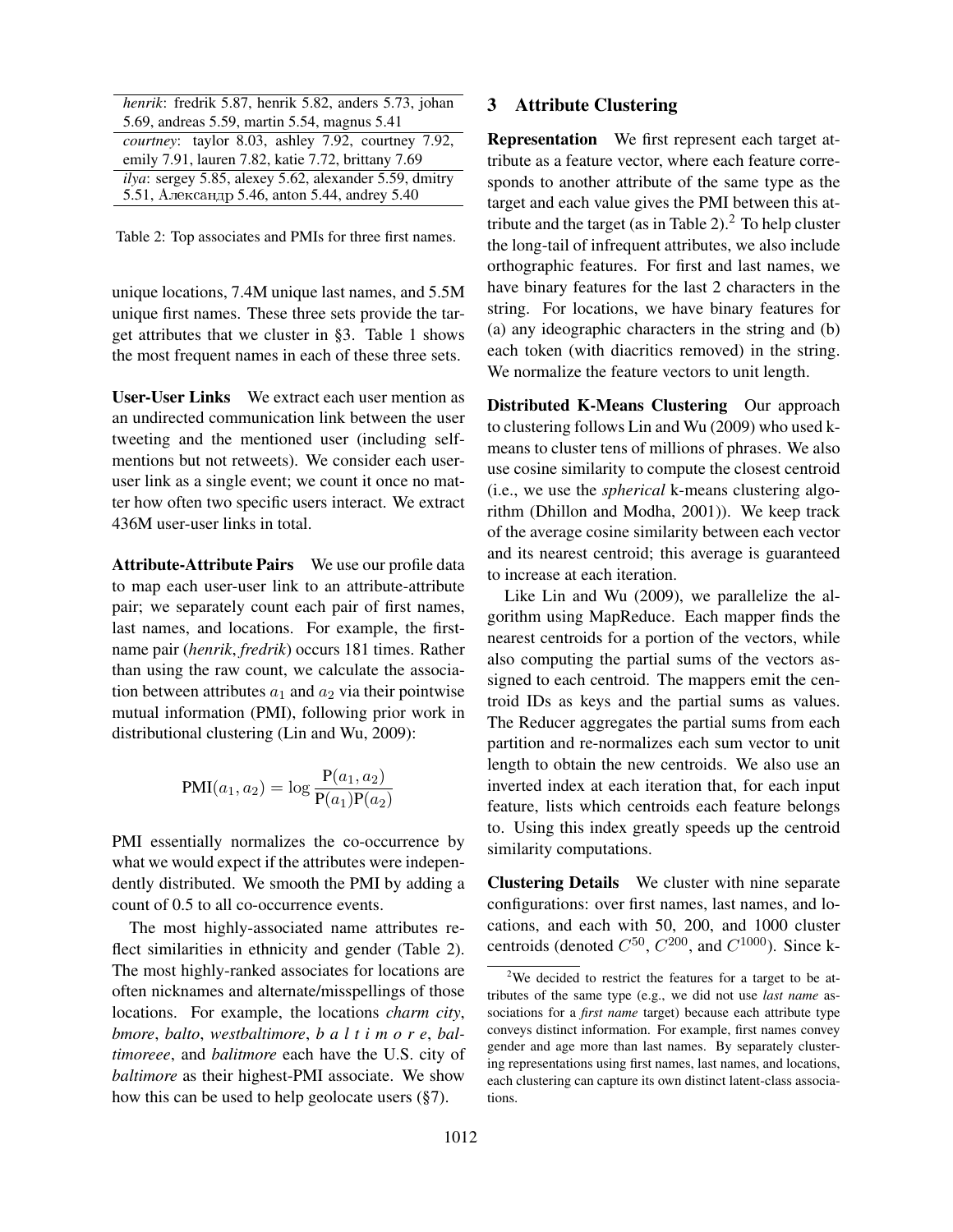*Cluster 463* (Serbian): pavlovic, jovanovic, jo- ´ vanović, stanković, srbija, marković, petrović, radovic, nenad, milenkovic, nikolic, sekulic, todorovic, stojanovic, petrovic, aleksic, ilic, markovic *Cluster 544* (Black South African): ngcobo, nkosi, dlamini, ndlovu, mkhize, mtshali, sithole, mathebula, mthembu, khumalo, ngwenya, shabangu, nxumalo, buthelezi, radebe, mabena, zwane, mbatha, sibiya *Cluster 449* (Turkish): ¸sahin, çelik, öztürk, koç, çakır, karataş, aktaş, güngör, özkan, balcı, gümüş, akkaya, genç, sarı, yüksel, güneş, yiğit, yalçın, orhan, sağlam, güler, demirci, küçük, yavuz, bayrak, özcan, altun *Cluster 656* (Indonesian): utari, oktaviana, apriani, mustika, septiana, febrianti, kurniawati, indriani, nurjanah, septian, cahya, anggara, yuliani, purnamasari, sukma, wijayanti, pramesti, ningrum, yanti, wulansari

Table 3: Example  $C^{1000}$  last-name clusters

*Cluster 56* [sim=0.497]: gregg, bryn, bret, stewart, lyndsay, howie, elyse, jacqui, becki, rhett, meaghan, kirstie, russ, jaclyn, zak, katey, seamus, brennan, fraser, kristie, stu, jaimie, kerri, heath, carley, griffin *Cluster 104* [sim=0.442]: stephon, devonte, deion, demarcus, janae, tyree, jarvis, donte, dewayne, javon, destinee, tray, janay, tyrell, jamar, iesha, chyna, jaylen, darion, lamont, marquise, domonique, alexus *Cluster 132* [sim=0.292]: moustafa, omnya, mennatallah, إسلام, shorouk, ragab, لؤي, radwa, moemen, ļ talan, إسلام, shorouk, ragab, بالمسلام, radwa, moemen,<br>mohab, hazem, yehia, المراء , حرية, mennah, امراء 1<br>ء ֦֧֦֧֦֧֦֧֦֧֦֧֦֧֦֦֧֦֦֦֦֦֦֦֦֦֦֦֦֦֦ abdelrahman, تصريح الله, moman, تصريح الله, moman, تامر , moman, تصريح , ļ .<br>.<br>. ...

Table 4: C <sup>200</sup> soft clustering for first name *yasmeen*

means is not guaranteed to reach a global optimum, we use ten different random initializations for each configuration, and select the one with the highest average similarity after 20 iterations. We run this one for an additional 30 iterations and take the output as our final set of centroids for that configuration.

The resulting clusters provide data that could help classify hidden properties of social media users. For example, Table 3 shows that last names often cluster by ethnicity, even at the sub-national level (e.g. Zulu tribe surnames *nkosi*, *dlamini*, *mathebula*, etc.). Note the Serbian names include two entries that are not last names: *srbija*, the Serbian word for *Serbia*, and *nenad*, a common Serbian first name.

Soft Clustering Rather than assigning each attribute to its single highest-similarity cluster, we can assign each vector to its  $N$  most similar clusters. These soft-cluster assignments often reflect different social groups where a name or location is used. For example, the name *yasmeen* is similar to both common American names (Cluster 56), African American names (Cluster 104), and Arabic names (Cluster 132) (Table 4). As another example, the  $C^{1000}$ assignments for the location *trujillo* comprise separate clusters containing towns and cities in Peru, Venezuela, Colombia, etc., reflecting the various places in the Latin world with this name. In general, the soft cluster assignment is a low-dimensional representation of each of our attributes. Although it can be interpretable to humans, it need not be in order to be useful to a classifier.

### 4 Classification with Cluster Features

Our motivating problem is to classify users for hidden properties such as their gender, location, race, ethnicity, and language. We adopt a discriminative solution. We encode the relevant data for each instance in a feature vector and train a (linear) support vector machine classifier (Cortes and Vapnik, 1995). SVMs represent the state-of-the-art on many NLP classification tasks, but other classifiers could also be used. For multi-class classification, we use a oneversus-all strategy, a competitive approach on most multi-class problems (Rifkin and Klautau, 2004).

The input to our system is one or more observed user attributes (e.g. name and location fields from a user profile). We now describe how features are created from these attributes in both state-of-the-art systems and via our new cluster data.

Token Features (*Tok*) are binary features that indicate the presence of a specific attribute (e.g., *firstname=bob*). Burger et al. (2011) and Bergsma et al. (2012) used *Tok* features to encode user profile features. For multi-token fields (e.g. location), our *Tok* features also indicate the specific position of each token (e.g.,  $loc_1 = s\tilde{a}o$ ,  $loc_2 = paulo$ ,  $loc_N = brasil$ ).

Character N-gram Features (*Ngm*) give the count of all character n-grams of length 1-to-4 in the input. *Ngm* features have been used in user classification (Burger et al., 2011) and represent the state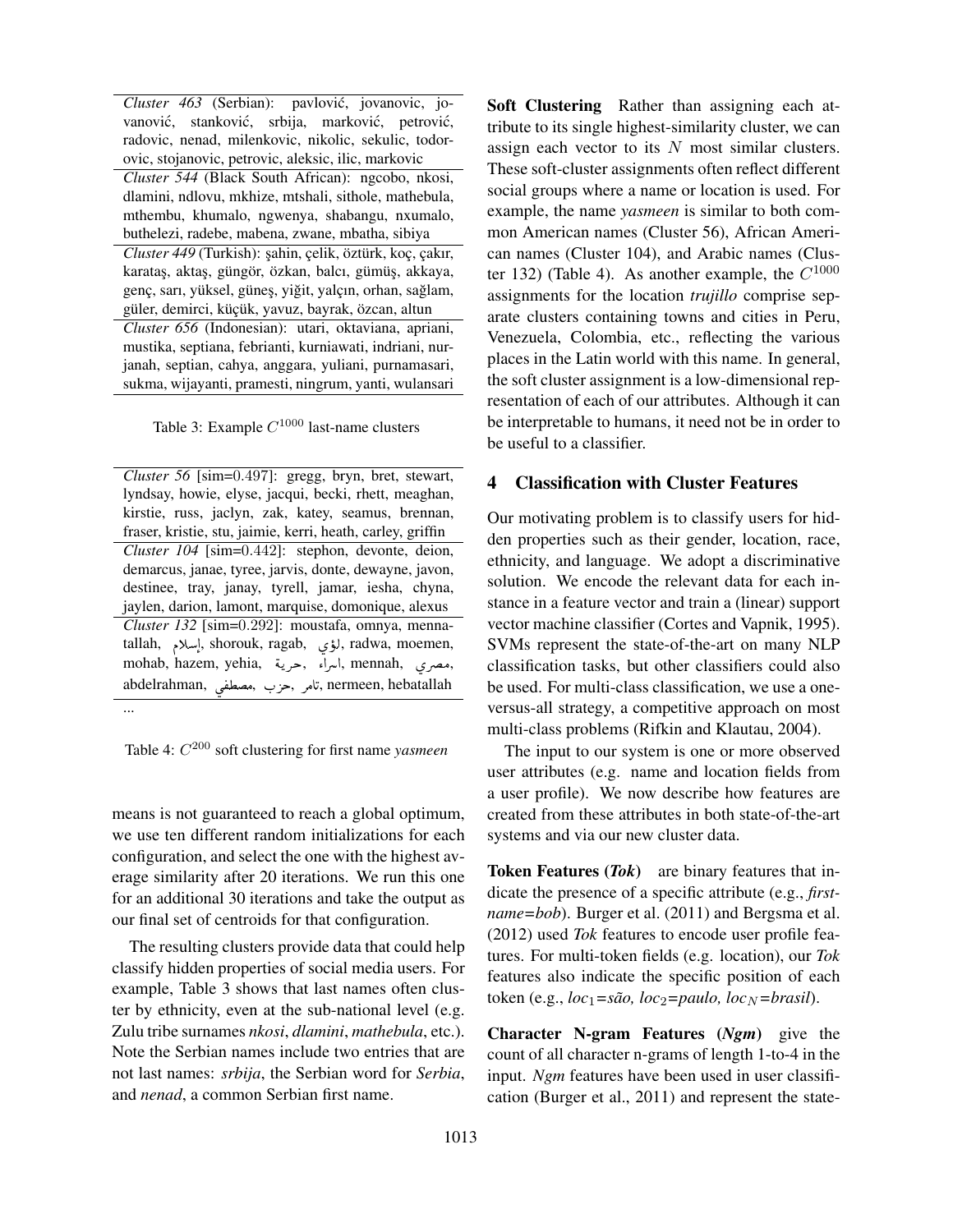of-the-art in detecting name ethnicity (Bhargava and Kondrak, 2010). We add special begin/end characters to the attributes to mark the prefix and suffix positions. We also use a smoothed log-count; we found this to be most effective in preliminary work.

Cluster Features (*Clus*) indicate the soft-cluster memberships of the attributes. We have features for the top-2, 5, and 20 most similar clusters in the  $C^{50}$ ,  $C^{200}$ , and  $C^{1000}$  clusterings, respectively. Like Lin and Wu (2009), we "side-step the matter of choosing the optimal value  $k$  in k-means" by using features from clusterings at different granularities. Our feature dimensions correspond to cluster IDs; feature values give the similarity to the cluster centroid. Other strategies (e.g. hard clustering, binary features) were less effective in preliminary work.

#### 5 Classification Experiments

#### 5.1 Methodology

Our main objective is to assess the value of using cluster features (*Clus*). We add these features to classifiers using *Tok*+*Ngm* features, which represents the current state-of-the-art. We compare these feature settings on both Twitter tasks (§5.2) and tasks not related to social-media (§5.3). For each task, we randomly divide the gold standard data into 50% train, 25% development and 25% test, unless otherwise noted. As noted above, the gold-standard datasets for all of our experiments are available for download. We train our SVM classifiers using the LIBLINEAR package (Fan et al., 2008). We optimize the classifier's regularization parameter on development data, and report our final results on the heldout test examples. We report *accuracy*: the proportion of test examples classified correctly. For comparison, we report the accuracy of a majority-class baseline on each task (*Base*).

Classifying hidden properties of social media users is challenging (Table 5). Pennacchiotti and Popescu (2011) even conclude that "profile fields do not contain enough good-quality information to be directly used for user classification." To provide insight into the difficulty of the tasks, we had two humans annotate 120 examples from each of the test sets, and we average their results to give a "*Human*" performance number. The two humans are experts in

| <b>Country: 53 possible countries</b>     |                   |              |  |  |  |  |  |  |
|-------------------------------------------|-------------------|--------------|--|--|--|--|--|--|
| <b>United States</b>                      | courtland dante   | cali baby    |  |  |  |  |  |  |
| <b>United States</b>                      | tinas twin        | on the court |  |  |  |  |  |  |
| Brazil                                    | thamires gomez    | macapá ap    |  |  |  |  |  |  |
| Denmark                                   | marte clason      | <b>NONE</b>  |  |  |  |  |  |  |
| Lang. ID: 9 confusable languages          |                   |              |  |  |  |  |  |  |
| Bulgarian                                 | valentina getova  | <b>NONE</b>  |  |  |  |  |  |  |
| Russian                                   | borisenko yana    | edinburgh    |  |  |  |  |  |  |
| Bulgarian                                 | <b>NONE</b>       | blagoevgrad  |  |  |  |  |  |  |
| Ukrainian                                 | andriy kupyna     | ternopil     |  |  |  |  |  |  |
| Farsi                                     | kambiz barahouei  | <b>NONE</b>  |  |  |  |  |  |  |
| Urdu                                      | musadiq sanwal    | jammu        |  |  |  |  |  |  |
| <b>Ethnicity: 13 European ethnicities</b> |                   |              |  |  |  |  |  |  |
| German                                    | dennis hustadt    |              |  |  |  |  |  |  |
| Dutch                                     | bernhard hofstede |              |  |  |  |  |  |  |
| French                                    | david coste       |              |  |  |  |  |  |  |
| Swedish                                   | mattias bjarsmyr  |              |  |  |  |  |  |  |
| Portuguese                                | helder costa      |              |  |  |  |  |  |  |
| Race: black or white                      |                   |              |  |  |  |  |  |  |
| black                                     | kerry swain       |              |  |  |  |  |  |  |
| black                                     | darrell foskey    |              |  |  |  |  |  |  |
| white                                     | ty j larocca      |              |  |  |  |  |  |  |
| black                                     | james n jones     |              |  |  |  |  |  |  |
| white                                     | sean p farrell    |              |  |  |  |  |  |  |

Table 5: Examples of class (left) and input (names, locations) for some of our evaluation tasks.

this domain and have very wide knowledge of global names and locations.

#### 5.2 Twitter Applications

Country A number of recent papers have considered the task of predicting the geolocation of users, using both user content (Cheng et al., 2010; Eisenstein et al., 2010; Hecht et al., 2011; Wing and Baldridge, 2011; Roller et al., 2012) and social network (Backstrom et al., 2010; Sadilek et al., 2012).

Here, we first predict user location at the level of the user's location *country*. To our knowledge, we are the first to exploit user locations *and* names for this prediction. For this task, we obtain gold data from the portion of Twitter users who have GPS enabled (geocoded tweets). We were able to obtain a very large number of gold instances for this task, so selected only 10K for testing, 10K for development, and retained the remaining 782K for training.

Language ID Identifying the language of users is an important prerequisite for building languagespecific social media resources (Tromp and Pech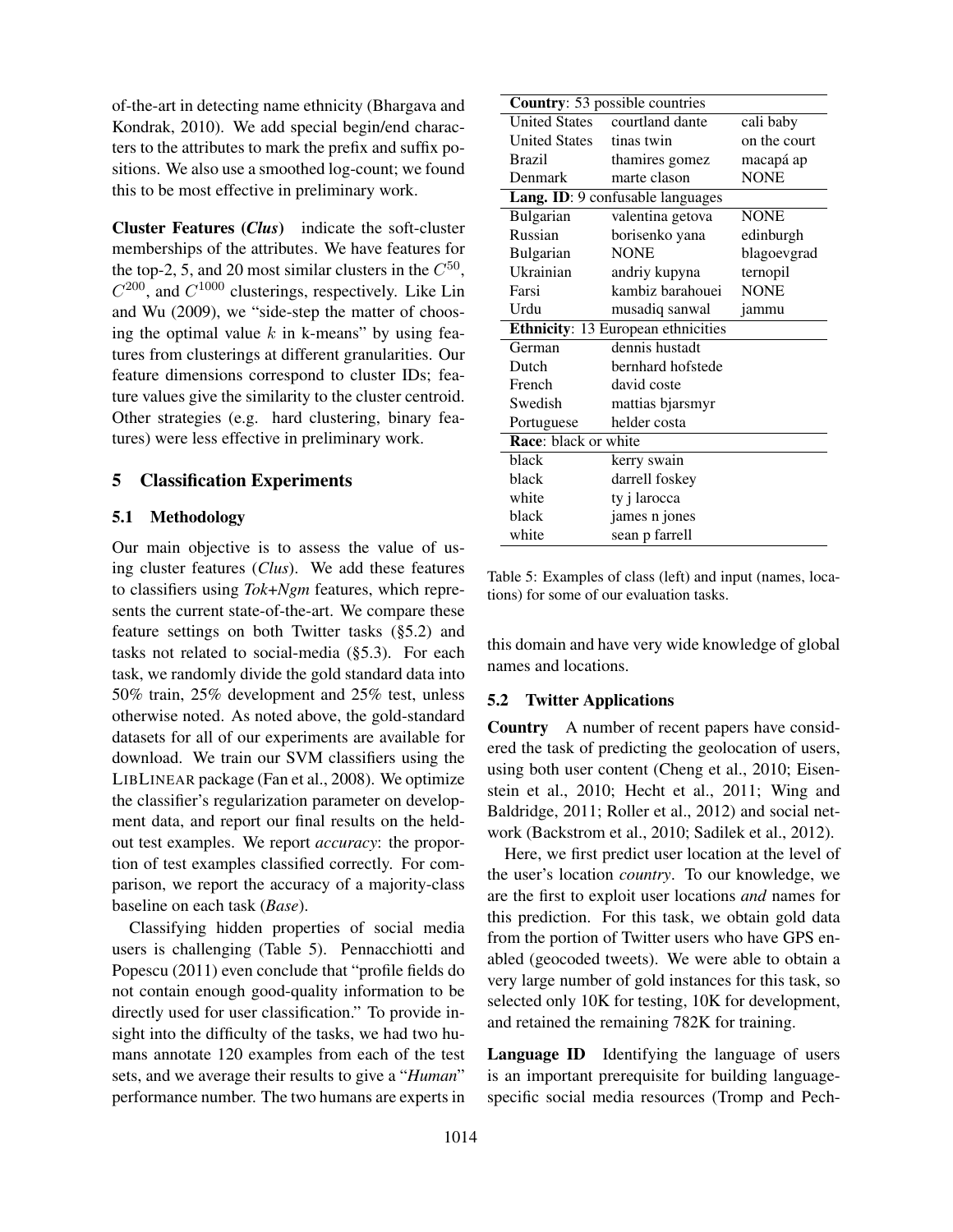enizkiy, 2011; Carter et al., 2013). Bergsma et al. (2012) recently released a corpus of tweets marked for one of nine languages grouped into three confusable character sets: Arabic, Farsi, and Urdu tweets written in Arabic characters; Hindi, Nepali, and Marathi written in Devanagari, and Russian, Bulgarian, and Ukrainian written in Cyrillic. The tweets were marked for language by native speakers via Amazon Mechanical Turk. We again discard the tweet content and extract each user's first name, last name, and user location as our input data, while taking the annotated language as the class label.

Gender We predict whether a Twitter user is male or female using data from Burger et al. (2011). This data was created by linking Twitter users to structured profile pages on other websites where users must select their gender. Unlike prior systems using this data (Burger et al., 2011; Van Durme, 2012), we make the predictions using only user names.

# 5.3 Other Applications

**Origin** Knowing the origin of a name can improve its automatic pronunciation (Llitjos and Black, 2001) and transliteration (Bhargava and Kondrak, 2010). We evaluate our cluster data on name-origin prediction using a corpus of names marked as either Indian or non-Indian by Bhargava and Kondrak (2010). Since names in this corpus are not marked for entity type, we include separate cluster features from both our first and last name clusters.

Ethnicity We also evaluate on name-origin data from Konstantopoulos (2007). This data derives from lists of football players on European national teams; it marks each name (with diacritics removed) as arising from one of 13 European languages. Following prior work, we test in two settings: (1) using last names only, and (2) using first and last names.

Race We also evaluate our ability to identify ethnic groups at a sub-national level. To obtain data for this task, we mined the publicly-available arrest records on mugshots.com for the U.S. state of New Jersey (a small but diverse and densely-populated area). Over 99% of users were listed as either *black* or *white*, and we structure the task as a binary classification problem between these two classes. We predict the race of each person based purely on their name; this contrasts with prior work in social media which looked at identifying African Americans on the basis of their Twitter *content* (Eisenstein et al., 2011; Pennacchiotti and Popescu, 2011).

# 6 Classification Results

Table 6 gives the results on each task. The system incorporating our novel *Clus* features consistently improves over the *Ngm*+*Tok* system; all differences between *All* and *Ngm*+*Tok* are significant (McNemar's,  $p<0.01$ ). The relative reduction in error from adding *Clus* features ranges between 7% and 51%. The *All* system including *Clus* features also exceeds human performance on all studied tasks.

On Country, the U.S. is the majority class, occurring in 42.5% of cases.<sup>3</sup> It is impressive that *All* so significantly exceeds *Tok*+*Ngm* (86.7% vs. 84.8%); with 782K training examples, we did not expect such room for improvement. Both names and locations play an important role: *All* achieves 66% using names alone and 70% with only location. On the subset of data where all three attributes are nonempty, the full system achieves 93% accuracy.

Both feature classes are likewise important for Lang. ID; *All* achieves 67% with only first+last names, 72% with just locations, but 83% with both.

Our smallest improvement is on Gender. This task is easier (with higher human/system accuracy) and has plenty of training data (more data *per class* than any other task); there is thus less room to improve. Looking at the feature weights, the strongestweighted *female* cluster apparently captures a subcommunity of Justin Bieber fans (showing loyalty with "first names" *jbieber*, *belieb*, *biebz*, *beliebing*, *jbiebs*, etc.). Just because a first name like *madison* has a high similarity to this cluster does not imply girls named *Madison* are Justin Bieber fans; it simply means that Madisons have similar names to the *friends* of Justin Bieber fans (who tend to be girls). Also, note that while the majority of the 34K users in our training data are assigned this cluster somewhere in their soft clustering, only 6 would be assigned this

 $3$ We tried other baselines: e.g., we predict countries if they are substrings of the location (otherwise predicting U.S.); and we predict countries if they often occur as a string following the given location in our profile data (e.g., we predict *Spain* for *Madrid* since *Madrid, Spain* is common). Variations on these approaches consistently performed between 48% and 56%.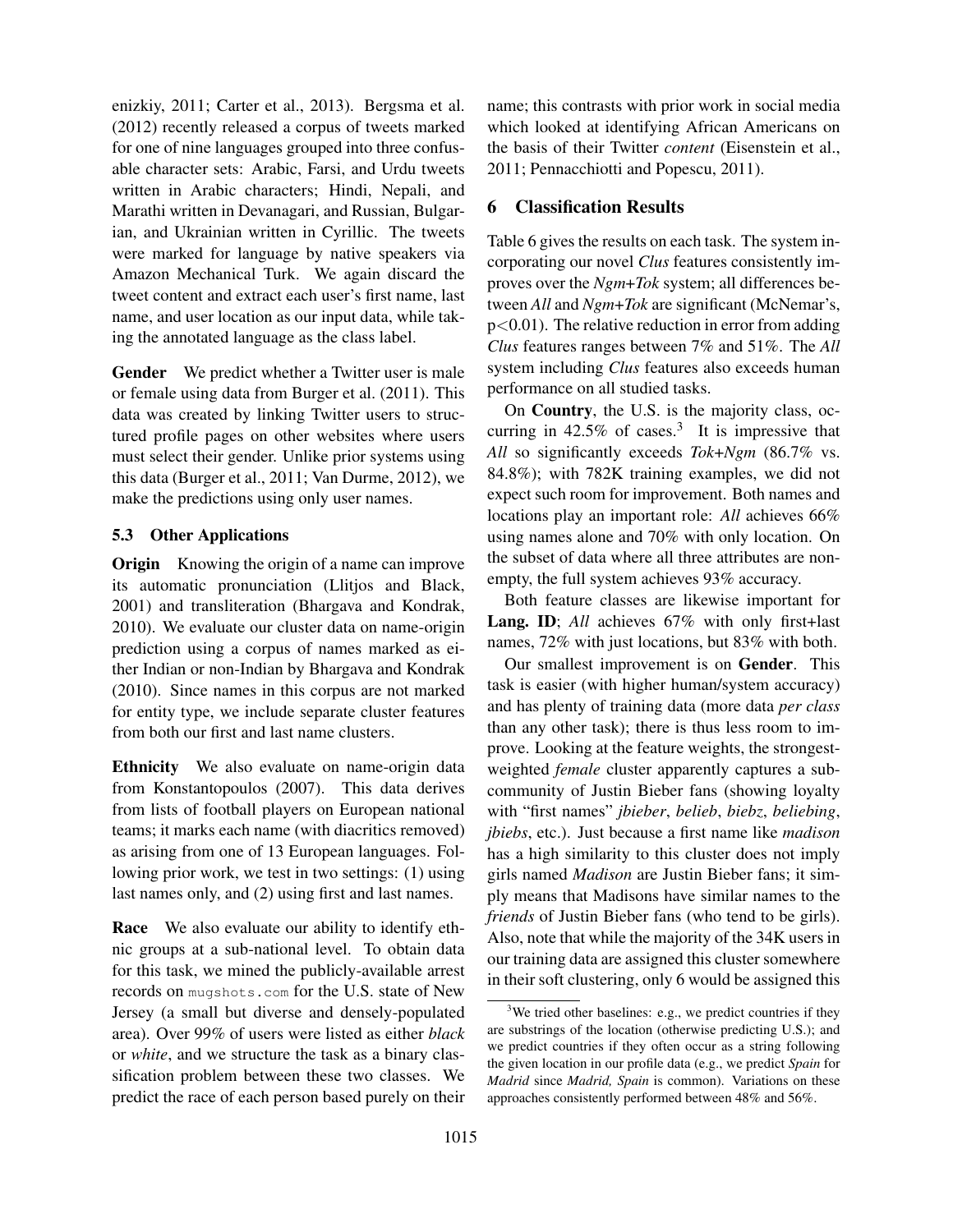| Task             | Input          | Num.<br>Train | Num.<br>Class | Base | Human | Tok  | Ngm  | Clus | $Tok+$<br>Nem | All  | Λ    |
|------------------|----------------|---------------|---------------|------|-------|------|------|------|---------------|------|------|
| Country          | first+last+loc | 781920        | 53            | 42.5 | 71.7  | 83.0 | 84.5 | 80.2 | 84.8          | 86.7 | 12.5 |
| Lang. ID         | first+last+loc | 2492          | 9             | 27.0 | 74.2  | 74.6 | 80.6 | 71.1 | 80.4          | 82.7 | 11.7 |
| Gender           | first+last     | 33805         |               | 52.4 | 88.3  | 85.3 | 88.6 | 79.5 | 89.5          | 90.2 | 6.7  |
| Origin           | entity name    | 500           | $2^{1}$       | 52.4 | 80.4  |      | 75.6 | 81.2 | 75.6          | 88.0 | 50.8 |
| <b>Ethnicity</b> | last           | 6026          | 13            | 20.8 | 47.9  |      | 54.6 | 48.5 | 54.6          | 62.4 | 17.2 |
| <b>Ethnicity</b> | first+last     | 7457          | 13            | 21.2 | 53.3  | 67.6 | 77.5 | 73.6 | 78.4          | 81.3 | 13.4 |
| Race             | first+last     | 7977          | 2             | 54.7 | 71.4  | 80.4 | 81.6 | 84.6 | 82.4          | 84.6 | 12.5 |

Table 6: Task details and accuracy (%) for attribute-based classification tasks. ∆ = relative error reduction (%) of *All* (*Tok*+*Ngm*+*Clus*) over *Ngm*+*Tok*. *All* always exceeds both *Tok*+*Ngm* and the human performance.

cluster in a *hard* clustering. This clearly illustrates the value of the soft clustering representation.

Note the *All* system performed between 83% and 90% on each Twitter task. This level of performance strongly refutes the prevailing notion that Twitter profile information is useless in general (Pennacchiotti and Popescu, 2011) and especially for geolocation (Cheng et al., 2010; Hecht et al., 2011).

We now move to applications beyond social media. Bhargava and Kondrak (2010) have the current state-of-the-art on Origin and Ethnicity based on an SVM using character-n-gram features; we reimplemented this as *Ngm*. We obtain a huge improvement over their work using *Clus*, especially on Origin where we reduce error by  $>50\%$ <sup>4</sup>. This improvement can partly be attributed to the small amount of training data; with fewer parameters to learn, *Clus* learns more from limited data than *Ngm*. We likewise see large improvements over the state-of-theart on Ethnicity, on both last name and full name settings.

Finally, *Clus* features also significantly improve accuracy on the new Race task. Our cluster data can therefore help to classify names into sub-national groups, and could potentially be used to infer other interesting communities such as castes in India and religious divisions in many countries.

In general, the relative value of our cluster models varies with the amount of training data; we see huge gains on the smaller Origin data but smaller gains on the large Gender set. Figure 1 shows how performance of *Clus* and *Ngm* varies with training data on Race. Again, *Clus* is especially helpful with less



Figure 1: Learning curve on Race: *Clus* perform as well with 30 training examples as *Ngm* features do with 1000.

data; thousands of training examples are needed for *Ngm* to rival the performance of *Clus* using only a handful. Since labeled data is generally expensive to obtain or in short supply, our method for exploiting unlabeled Twitter data can both save money and improve top-end performance.

#### 7 Geolocation by Association

There is a tradition in computational linguistics of grouping words both by the similarity of their context vectors (Hindle, 1990; Pereira et al., 1993; Lin, 1998) and directly by their statistical association in text (Church and Hanks, 1990; Brown et al., 1992). While the previous sections explored clusters built by vector similarity, we now explore a direct application of our attribute association data (§2).

We wish to use this data to improve an existing Twitter geolocation system based on user profile locations. The system operates as follows: 1) normal-

<sup>&</sup>lt;sup>4</sup>Note *Tok* is not used here because the input is a single token and training and test splits have distinct instances.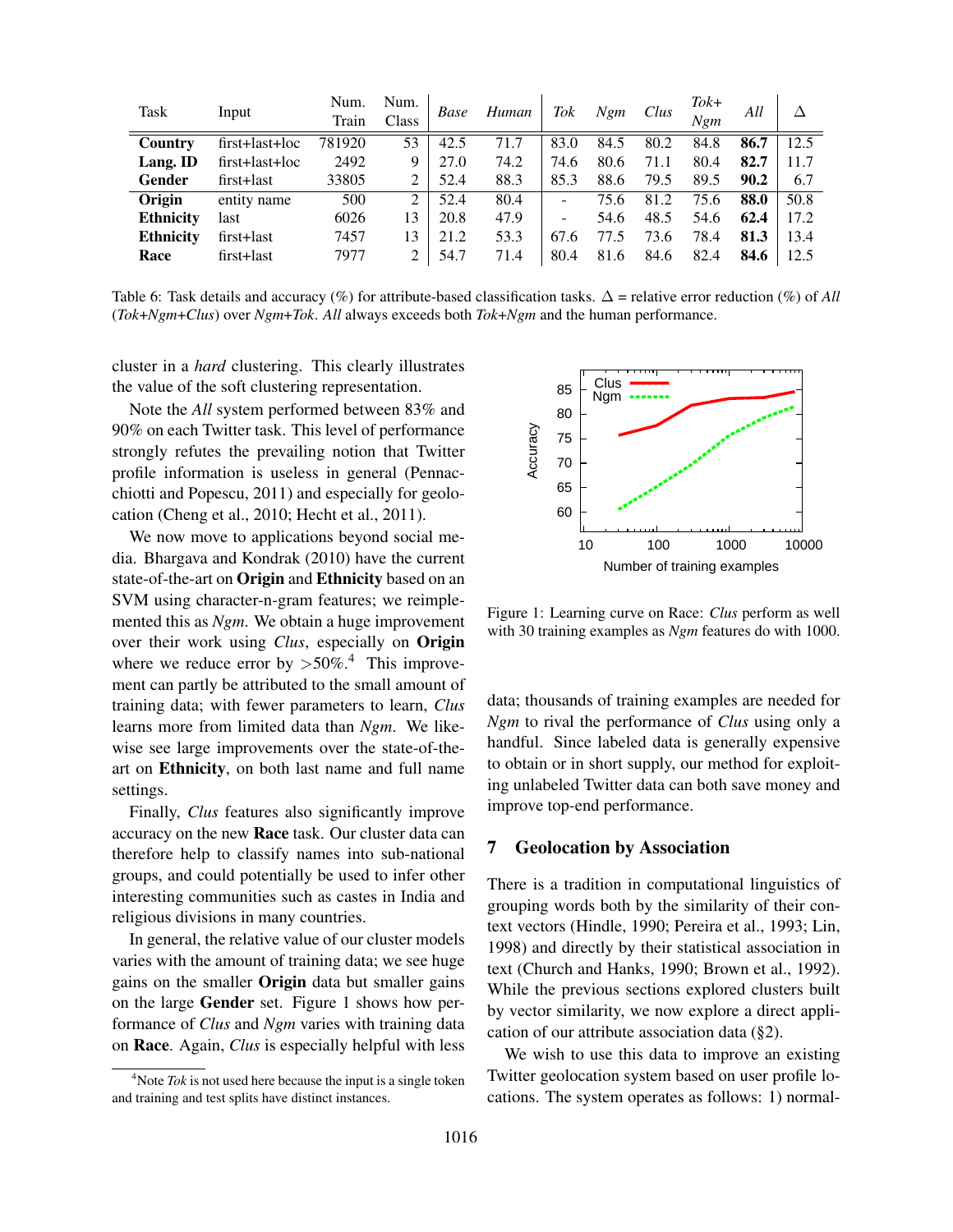ize user-provided locations using a set of regular expressions (e.g. remove extra spacing, punctuation); 2) look up the normalized location in an *alias list*; 3) if found, map the alias to a unique string (target location), corresponding to a structured location object that includes geo-coordinates.

The alias list we are currently using is based on extensive work in hand-writing aliases for the most popular Twitter locations. For example, the current aliases for *Nashville, Tennessee* include *nashville*, *nashville tn*, *music city*, etc. Our objective is to improve on this human-designed list by automatically generating aliases using our association data.

Aliases by Association For each target, we propose new aliases from the target's top-PMI associates (§2). To become an alias, the PMI between the alias and target must be above a threshold, the alias must occur more than a fixed number of times in our profile data, the alias must be within the top- $N_1$  associates of the target, and the target must be within the top- $N_2$  associates of the alias. We merge our automatic aliases with the manuallywritten aliases. The new aliases for *Nashville, Tennessee* include *east nashville*, *nashville tenn*, *music city usa*, *nashvegas*, *cashville tn*, etc.

Experiments To evaluate the geolocation system, we use tweets from users with GPS enabled (§5.2). For each tweet, we resolve the location using the system and compare to the gold coordinates. The system can skip a location if it does not match the alias list; more than half of the locations are skipped, which is consistent with prior work (Hecht et al., 2011). We evaluate the alias lists using two measures: (1) its coverage: the percentage of locations it resolves, and (2) its precision: of the ones resolved, the percentage that are correct. We define a *correct* resolution to be one where the resolved coordinates are within 50 miles of the gold coordinates.

We use 56K gold tweets to tune the parameters of our automatic alias-generator, trading off coverage and precision. We tune such that the system using these aliases obtains the highest possible coverage, while being at least as precise as the baseline system. We then evaluate both the baseline set of aliases and our new set on 56K held-out examples.

Results On held-out test data, the geolocation system using baseline aliases has a coverage of 38.7% and a precision of 59.5%. Meanwhile, the system using the new aliases has a coverage of 44.6% and a precision of 59.4%. With virtually the same precision, the new aliases are thus able to resolve 15% more users. This provides an immediate benefit to our existing Twitter research efforts.

Note that our alias lists can be viewed as *clusters* of locations. In ongoing work, we are exploring techniques based on discriminative learning to infer alias lists using not only *Clus* information but also *Ngm* and *Tok* features as in the previous sections.

### 8 Related Work

In both real-world and online social networks, "people socialize with people who are like them in terms of gender, sexual orientation, age, race, education, and religion" (Jernigan and Mistree, 2009). Social media research has exploited this for two main purposes: (1) to predict friendships based on user properties, and (2) to predict user properties based on friendships. Friendship prediction systems (e.g. Facebook's *friend suggestion tool*) use features such as whether both people are computer science majors (Taskar et al., 2003) or whether both are at the same location (Crandall et al., 2010; Sadilek et al., 2012). The inverse problem has been explored in the prediction of a user's location given the location of their peers (Backstrom et al., 2010; Cho et al., 2011; Sadilek et al., 2012). Jernigan and Mistree (2009) predict a user's sexuality based on the sexuality of their Facebook friends, while Garera and Yarowsky (2009) predict a user's gender partly based on the gender of their conversational partner. Jha and Elhadad (2010) predict the cancer stage of users of an online cancer discussion board; they derive complementary information for prediction from both the text a user generates and the cancer stage of the people that a user interacts with.

The idea of clustering data in order to provide features for supervised systems has been successfully explored in a range of NLP tasks, including namedentity-recognition (Miller et al., 2004; Lin and Wu, 2009; Ratinov and Roth, 2009), syntactic chunking (Turian et al., 2010), and dependency parsing (Koo et al., 2008; Täckström et al., 2012). In each case,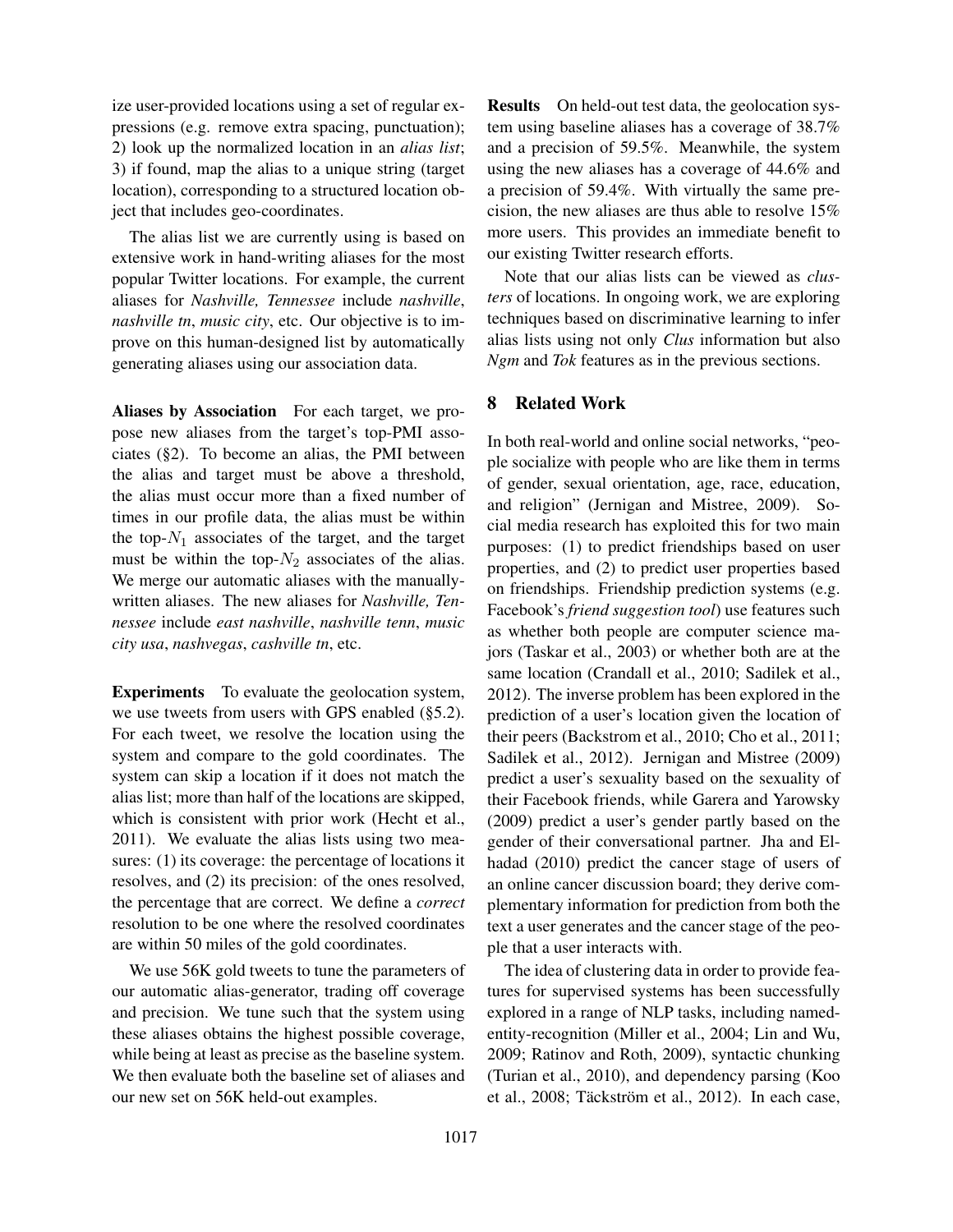the clusters are derived from the distribution of the words or phrases in text, not from their communication pattern. It would be interesting to see whether prior distributional clusters can be combined with our communication-based clusters to achieve even better performance. Indeed, there is evidence that features derived from text can improve the prediction of name ethnicity (Pervouchine et al., 2010).

There has been an explosion of work in recent years in predicting user properties in social networks. Aside from the work mentioned above that analyzes a user's social network, a large amount of work has focused on inferring user properties based on the content they generate (e.g. Burger and Henderson (2006), Schler et al. (2006), Rao et al. (2010), Mukherjee and Liu (2010), Pennacchiotti and Popescu (2011), Burger et al. (2011), Van Durme (2012)).

#### 9 Conclusion and Future Work

We presented a highly effective and readily replicable algorithm for generating language resources from Twitter communication patterns. We clustered user attributes based on both the communication of users with those attributes as well as substring similarity. Systems using our clusters significantly outperform state-of-the-art algorithms on each of the tasks investigated, and exceed human performance on each task as well. The power and versatility of our clusters is exemplified by the fact we reduce error by a larger margin on each of the non-Twitter tasks than on any Twitter task itself.

Twitter provides a remarkably large sample and effectively a partial census of much of the world's population, with associated metadata, descriptive content and sentiment information. Our ability to accurately assign numerous often unspecified properties such as race, gender, language and ethnicity to such a large user sample substantially increases the sociological insights and correlations one can derive from such data.

#### References

Lars Backstrom, Eric Sun, and Cameron Marlow. 2010. Find me if you can: improving geographical prediction with social and spatial proximity. In *Proc. WWW*, pages 61–70.

- Shane Bergsma, Paul McNamee, Mossaab Bagdouri, Clayton Fink, and Theresa Wilson. 2012. Language identification for creating language-specific Twitter collections. In *Proceedings of the Second Workshop on Language in Social Media*, pages 65–74.
- Aditya Bhargava and Grzegorz Kondrak. 2010. Language identification of names with SVMs. In *Proc. HLT-NAACL*, pages 693–696.
- Peter F. Brown, Vincent J. Della Pietra, Peter V. de Souza, Jennifer C. Lai, and Robert L. Mercer. 1992. Classbased n-gram models of natural language. *Computational Linguistics*, 18(4):467–479.
- John D. Burger and John C. Henderson. 2006. An exploration of observable features related to blogger age. In *Proc. AAAI Spring Symposium: Computational Approaches to Analyzing Weblogs*, pages 15–20.
- John D. Burger, John Henderson, George Kim, and Guido Zarrella. 2011. Discriminating gender on Twitter. In *Proc. EMNLP*, pages 1301–1309.
- Simon Carter, Wouter Weerkamp, and Manos Tsagkias. 2013. Microblog Language Identification: Overcoming the Limitations of Short, Unedited and Idiomatic Text. *Language Resources and Evaluation Journal*. (forthcoming).
- Zhiyuan Cheng, James Caverlee, and Kyumin Lee. 2010. You are where you tweet: a content-based approach to geo-locating Twitter users. In *Proc. CIKM*, pages 759–768.
- Eunjoon Cho, Seth A. Myers, and Jure Leskovec. 2011. Friendship and mobility: user movement in locationbased social networks. In *Proc. KDD*, pages 1082– 1090.
- Kenneth W. Church and Patrick Hanks. 1990. Word association norms, mutual information, and lexicography. *Computational Linguistics*, 16(1):22–29.
- Corinna Cortes and Vladimir Vapnik. 1995. Supportvector networks. *Mach. Learn.*, 20(3):273–297.
- David J. Crandall, Lars Backstrom, Dan Cosley, Siddharth Suri, Daniel Huttenlocher, and Jon Kleinberg. 2010. Inferring social ties from geographic coincidences. *Proceedings of the National Academy of Sciences*, 107(52):22436–22441.
- Jeffrey Dean and Sanjay Ghemawat. 2008. MapReduce: simplified data processing on large clusters. *Commun. ACM*, 51(1):107–113.
- Inderjit S. Dhillon and Dharmendra S. Modha. 2001. Concept decompositions for large sparse text data using clustering. *Mach. Learn.*, 42(1-2):143–175.
- Jacob Eisenstein, Brendan O'Connor, Noah A. Smith, and Eric P. Xing. 2010. A latent variable model for geographic lexical variation. In *Proc. EMNLP*, pages 1277–1287.